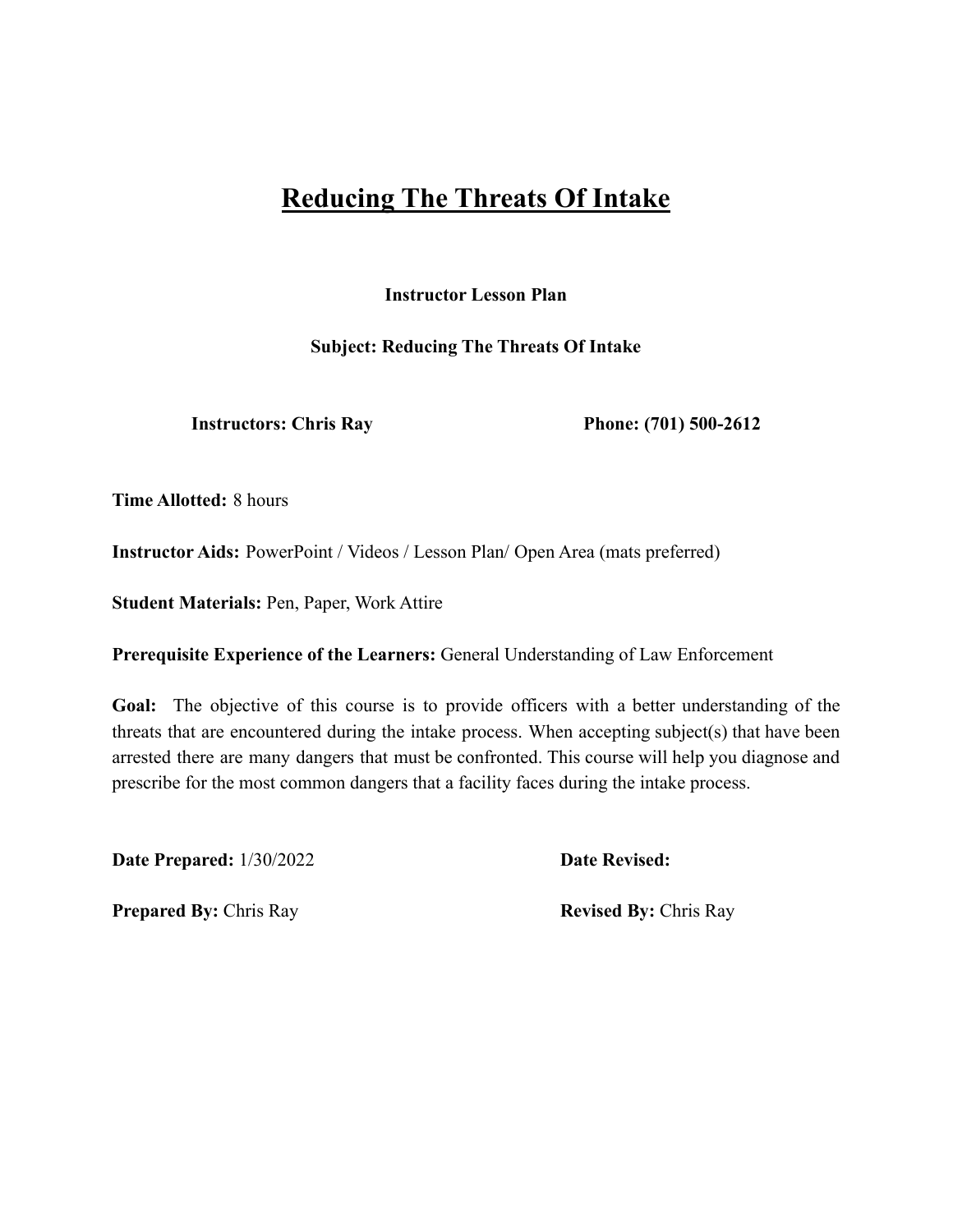### **Rationale**

The rationale behind creating this course was based upon the need for corrections officers, sheriffs, and other lockups to have a better understanding on how to address the threats that are encountered during the intake process.

# **Instructor Profile**

Chris Ray is currently a Captain at the Ward County Detention Center in Minot, ND with over 12 years of experience in correctional facilities. Chris worked for the Kaufman County Detention Center in Kaufman, TX before moving to ND. Prior to that Chris served in the U.S. Air Force as a Security Forces Leader. During his service he was deployed to Iraq where he worked in detainee operations.

Chris holds certifications in Method of Instruction, Is a ND POST Board approved instructor for the state of ND. Holds several certifications in defensive tactics and de-escalation techniques. Chris also holds a combatives belt with the Gracie Jiu Jitsu Curriculum.

# **Course Schedule**

**Introduction to the course:** Blue Shield Tactical LLC is dedicated to the advancement of officer training in

### **Instructors Lesson Plan**

### **Subject: Reducing The Threats Of Intake**

**Learning Objectives:**

- **1. Students will be able to identify the biggest liabilities that a facility and officer faces during the intake process.**
- **2. Students will be able to identify the common threats that officers face during the intake process**
- **3. Students will be able to identify the most common threats that officers face during the intake process.**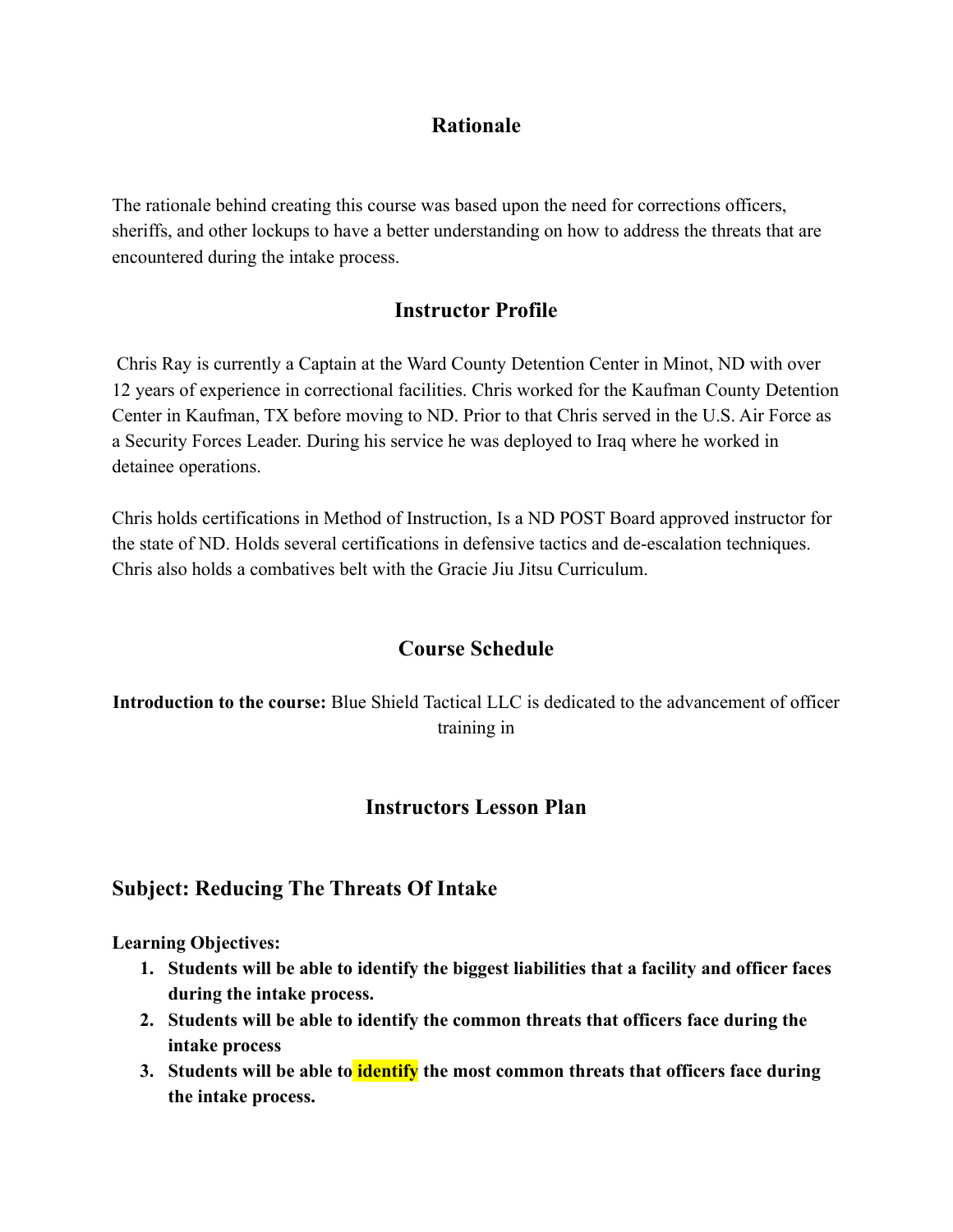- **4. Students will be able to demonstrate a solution to the most common threats that officers face at intake**
- **5. Students will be able to demonstrate the seatbelt control hold into a takedown with a partner and explain the technique**
- **6. Students will be able to demonstrate the snap down clinch from standing and explain the technique**
- **7. Students will be able to demonstrate head control from the prone position**
- **8. Students will be able to demonstrate the hidden arm control technique.**

# **Instructor Lesson Plan**

# **I. Preparation: (Student Motivation/Opening Statement)**

The intake at a facility is one of the most dangerous aspects of the job. Subjects that enter the facility often are in the worst shape of their life, both physically & mentally.

The subject(s) health, emotions and mental status are usually in an altered and dangerous state, and the intake officer must be able to diagnose the problem and protect the subject  $\&$  facility on all levels.

### **II. Presentation:**

#### **Key Topic Points Elaboration On key Points**

#### **1. Threats of Intake:**

The items below are discussed in their entirety and how these threats will be addressed will be discussed as well.

- Group Discussion on Intake Concerns (30 Minutes)
- Controlling The Intake Area (1 Hour)
- Intoxicated (30 Minutes)
- Withdrawals (30 Minutes)
- Mental Illness (30 Minutes)
- Medical Concerns (30 Minutes)
- De-Escalation Techniques (1.5 Hours)
- Control & Searching Techniques (1 Hour)
- Scenario Based Training (2 Hours)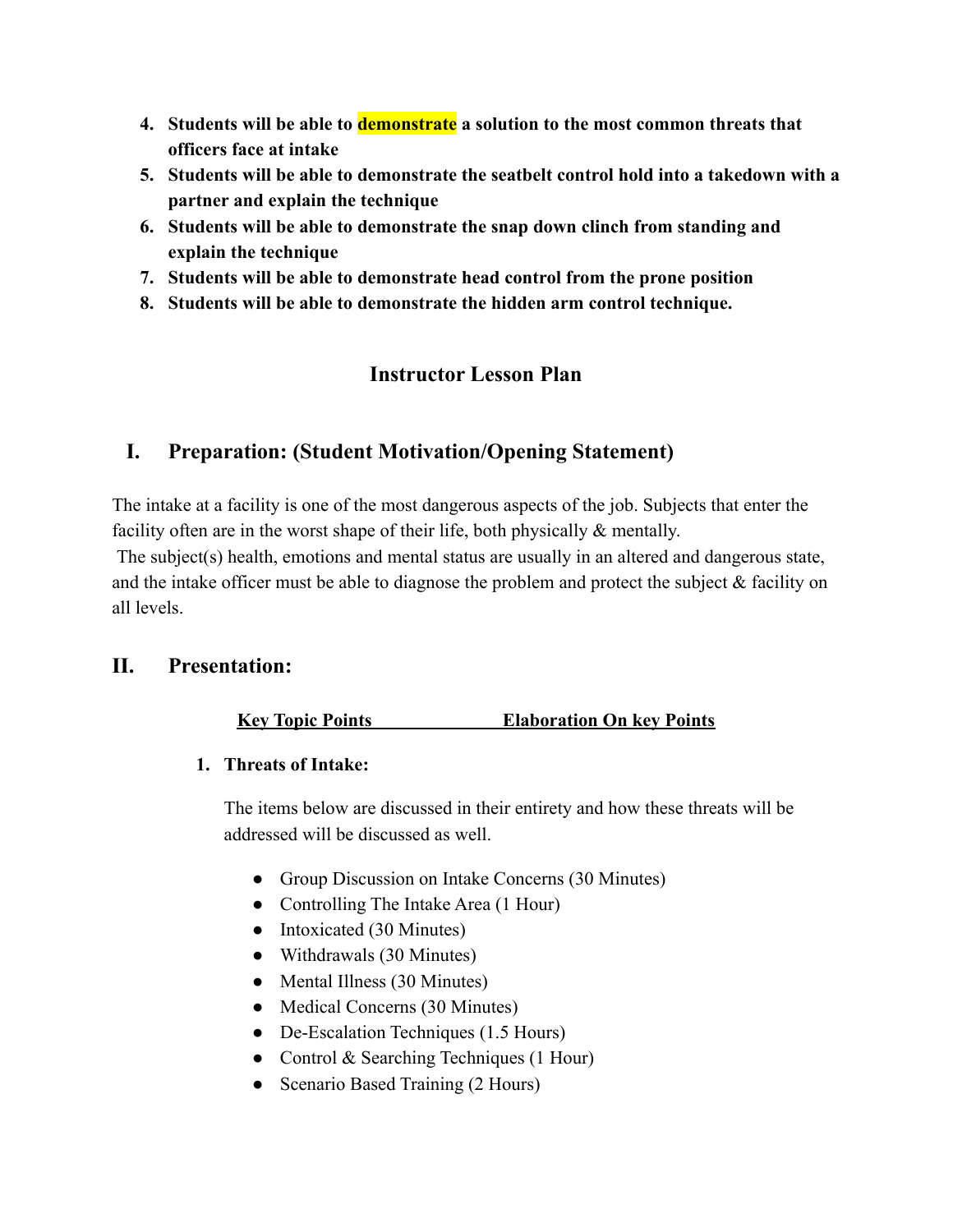#### **2. Controlling The Intake Area**

Officers will attempt to make contact in order to diagnose and **identify** any possible threats that they will face. Officers will encounter one of the following threats and perform an exercise in an attempt to diagnose the threats. Officer(s) will decide if they will accept or deny the subject. The basic rights of each individual will be explained. The instructor will address the LGBTQ liabilities during the intake process, and proper documentation practices.

- Intoxicated-Alcohol Concerns
- Drugs
- Withdrawals
- Mental Illness
- Medical Concerns
- De-Escalation Techniques
- Control & Searching Techniques

#### **3. Alcohol Concerns**

Officers will be instructed on the possible dangers with those that are chemically dependent on alcohol. The common symptoms and effects of alcohol withdrawal will be discussed and explained;

- Alcohol Withdrawals
- Delirium Tremens
- Timing and onset of Withdrawals

#### **4. Drug Concerns**

Officers will **identify** the possible dangers with those that are under the influence of drugs. The most common drugs and their symptoms of withdrawal will be explained;

- Benzodiazepines (alprazolam; lorazepam; clonazepam)
- Opioids (heroin; morphine; codeine; methadone; opium)
- Methamphetamine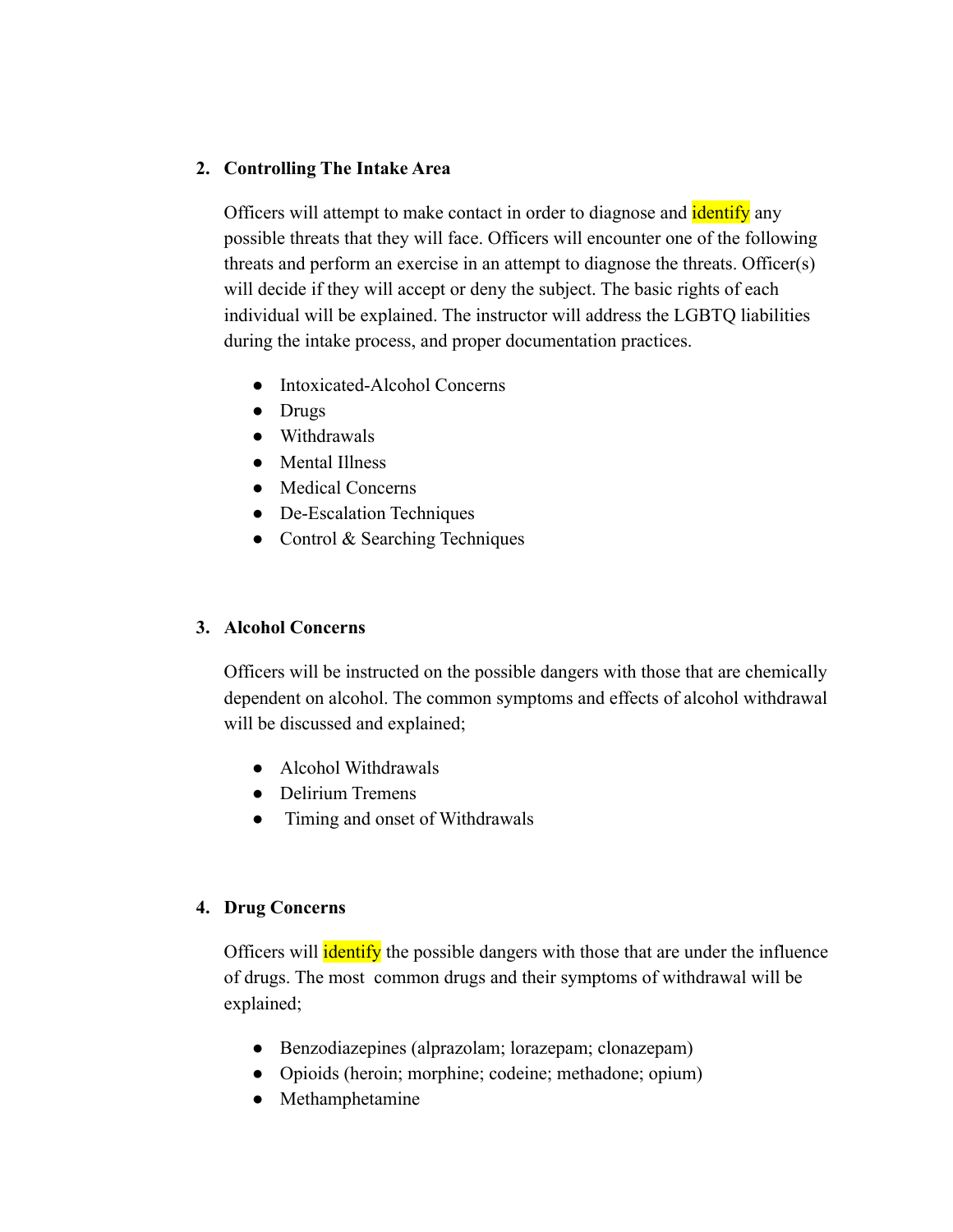● Hallucinogens (LSD; MDMA)

#### **5. Withdrawals**

Officers will be able to identify the common signs, symptoms and responses for those that may be experiencing withdrawals from drugs & alcohol. Examples of the signs and symptoms are below but not limited to;

- Disorientation
- Confusion
- Vivid Hallucinations
- Extreme Tremors
- Shortness of Breath, Sweating & Palpitations
- Rapid Heart Rate
- Agitation

#### **6. Mental Illness**

Officers will be able to **identify** the common signs, symptoms and responses for those that may have a mental illness. Examples of the mental illnesses that will be covered;

- Anxiety
- Depression
- Bipolar
- Schizophrenia (student exercise)
- PTSD

#### **7. Medical Concerns**

Officers will engage in discussion on the biggest medical concerns that a facility faces, and proper responses to those areas

- Use of Force Prior To Arrest (fleeing,LTL,etc.)
- Asthma
- Diabetic
- High Blood Pressure/Heart Problems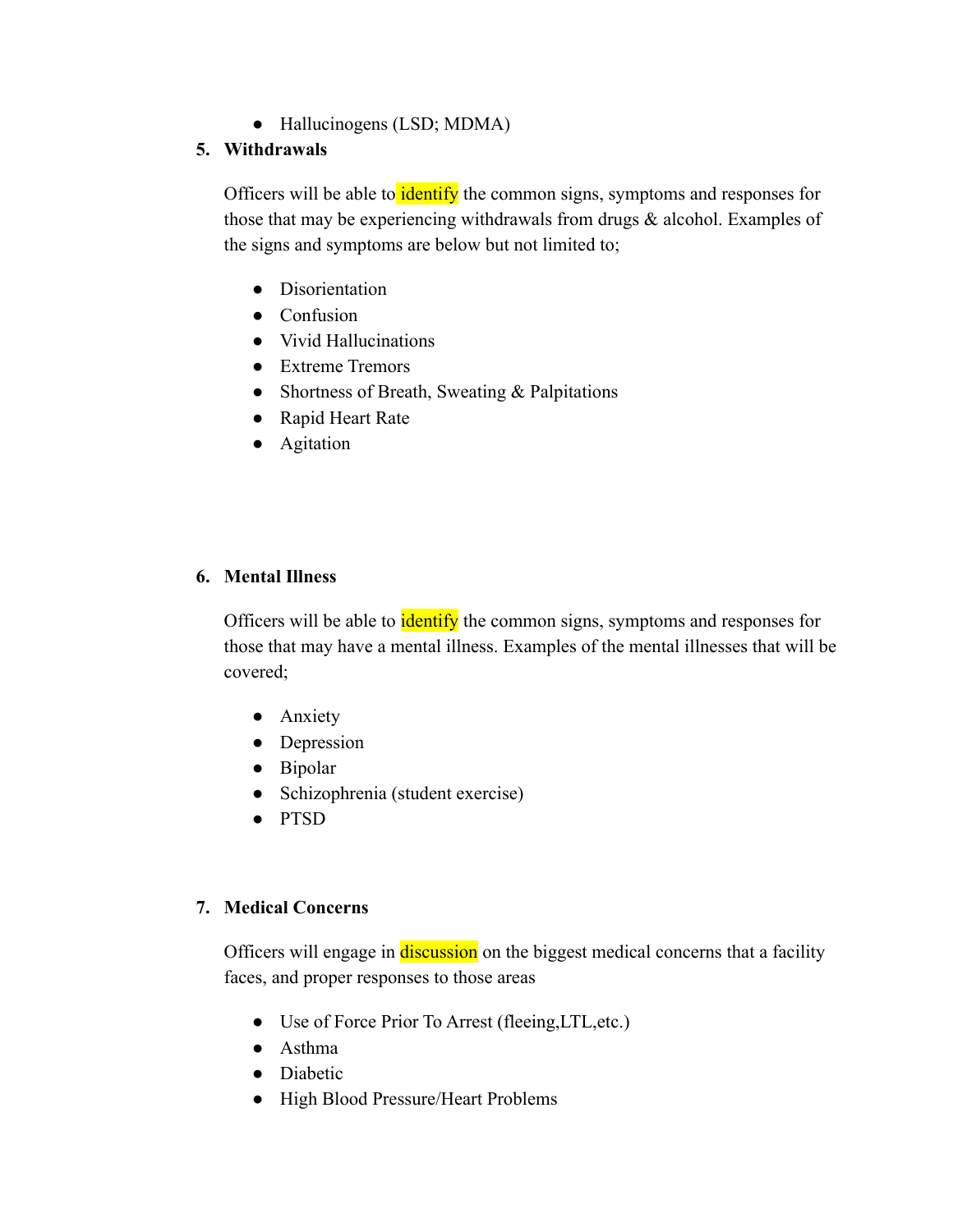- Pregnant
- Not Carrying Adequate Medication

#### **8. De-Escalation Techniques**

Officers will discuss and demonstrate the proper de-escalation techniques that could be effective during the intake process. Students will participate in a brief exercise utilizing one of the methods instructed on:

- LEAPS (Listen, Empathize, Ask, Paraphrase, Summarize
- ATOCA (Ask, Tell Why, Give Options, Confirm, Act)

#### **9. Control and Searching Techniques**

Officers will **discuss** the proper searching technique for a violent or unruly subject. This will be accompanied with control techniques to ensure a thorough body search is completed both standing  $\&$  in the ground. This will include explanation on safe removal of clothes on an uncooperative subject.The following techniques will be practiced by each student and the student.

- Two Officer Take Down (Seatbelt/Hi-Lo Method)
- Clinch (Snapdown) Take Down w/ Partner
- Head Control- Prone
- Searching Techniques- Prone
- Hidden Arm Technique

#### **10. Scenario Based Training**

Officers will be given a scenario and expected to identify the possible concerns and demonstrate the next steps in order for the facility to stay safe and prevent any liability. Officers may work with a partner

- Uncooperative subject with heart problems
- Intoxicated subject with high blood sugar
- Schizophrenic subject that is off their medications